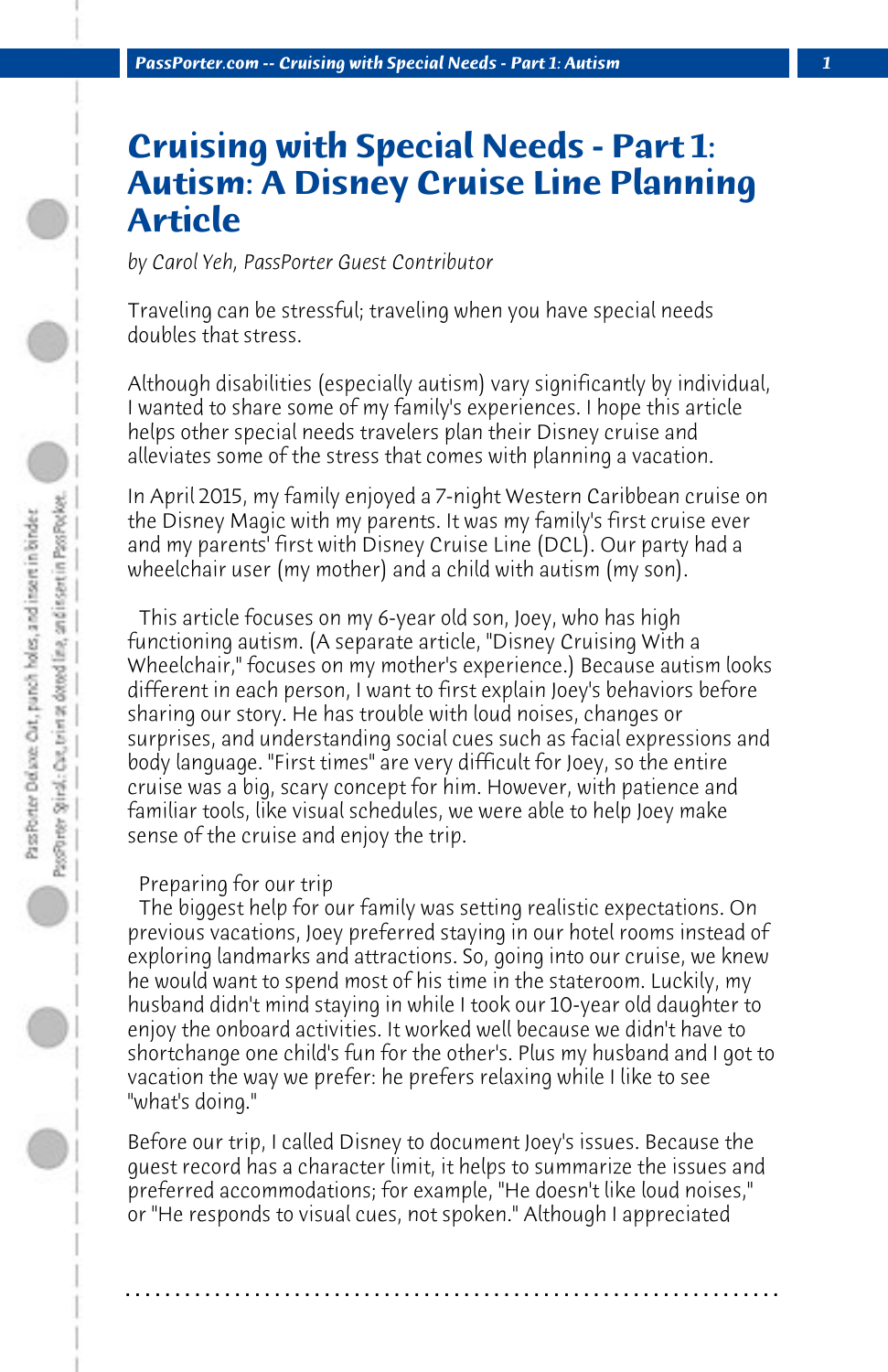Disney's acknowledging Joey's special needs, I must admit that on board, I wasn't sure which crew members knew about Joey's autism or if they even knew at all! For future cruises, I will still call ahead to document his needs, but now I know I will also need to proactively share information with crew members, especially our dining team.

### Embarkation Day

 Had I read my boarding papers more closely, I would have known staterooms are not ready until 1:30 p.m. As it was, we boarded around 12:45 p.m., which meant wandering the ship for 45 minutes. Joey was able to expend some of his nervous energy at the Oceaneer Club, but he really needed a quiet place to settle down. For our next trip, we will select a later port arrival time, so we can access our stateroom immediately and give Joey a much needed respite from the crowds and chaos.

 The muster drill can be challenging for autistics, because it combines several triggers: waiting, crowds, heat, and loud noises. For our family, the hardest part was standing and waiting, which we inadvertently made harder by arriving 10 minutes early for the drill. (Lesson learned: Two minutes early is good enough!) We stood close to other guests, lining up single file as a family from tallest to shortest. (I traded places with our daughter so I could stand with Joey, and no one bothered me about that.) Because the muster drill happens while still in port, it can become quite warm; there are no cooling breezes for this part of the cruise! Luckily, the announcements during the muster drill included a warning before the sirens sounded, so we knew the blasts were coming and could cover Joey's ears.

## At the Oceaneer Club

 During Open House at the Oceaneer Club and Lab, we explained Joey's needs to crew members, and they added notes to his record in their system. Children wear a waterproof bracelet for the entire cruise to enter and exit the Oceaneer Club and Lab. If your child is unable to wear the bracelet, staff can attach it to clothing (such as belt loops or shoe laces) and remove it after each visit. Joey received a red clasp on his band, an indicator that the child has either special needs or a food allergy. Kids without issues receive a black clasp.

 Before entering the Oceaneer Club and Lab, children must use special hand washers. Kids insert their hands into a cubby hole outfitted with sprayers that gently wash the hands for about 30 seconds. Joey tolerated the machine well, especially after watching other children use it. If your child has tactile issues, you may want to ask crew members for an alternative.

**. . . . . . . . . . . . . . . . . . . . . . . . . . . . . . . . . . . . . . . . . . . . . . . . . . . . . . . . . . . . . . . . . .**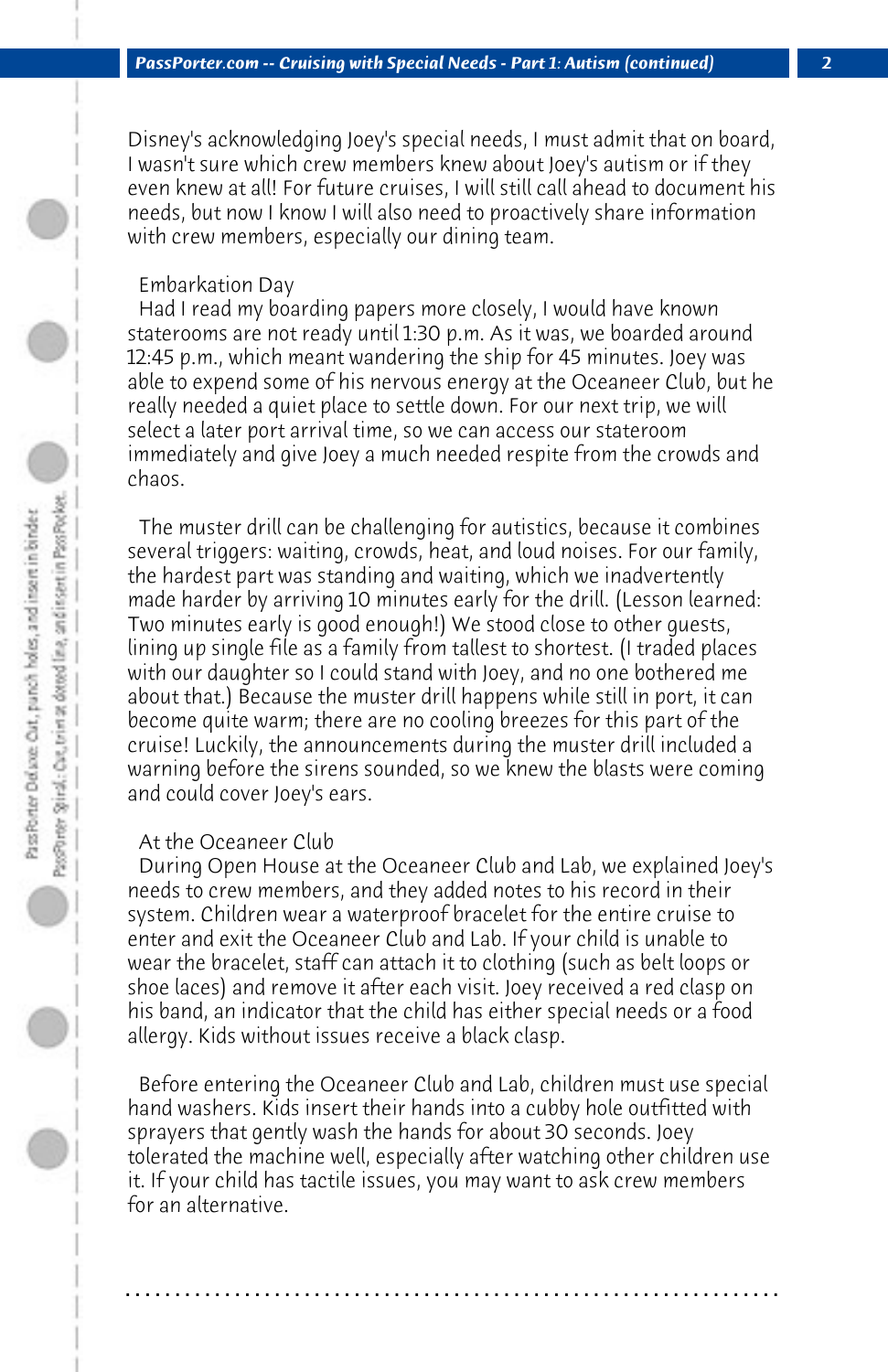## On Board Activities

 Because Joey does not like loud noises, we opted to skip most onboard activities for him. Many of the kid- and family-friendly events featured loud music with crew members encouraging the audience to clap and cheer. Favorite activities, such as the Character Dance Party and Pirate Night, definitely create a fun, energetic atmosphere, but they can be overwhelming for some people with autism. (Regarding Pirate Night, if your loved one is easily over-stimulated, you may want to talk to your servers to see what accommodations are possible or just plan to eat elsewhere that night. The dinner show is quite loud and boisterous.)

 The evening stage shows regularly featured loud, sudden noises (like firecrackers popping), sparks and bright flashes on stage, and actors running full speed up and down the aisles. The theater's sound system was also turned up, so the overall volume during the shows can be quite high. If your loved one does not like loud noises or surprises, you may want to talk to crew members about which shows are calmer and which ones to avoid.

#### Dining Service

We ate dinner at our assigned restaurant each night, so we could enjoy family time with my parents. Disney does a great job with serving the kids' meals quickly, and they provide some crayons with activity-filled kids menus. Most nights, however, Joey was unable to sit all the way to the end of dinner service. My husband usually ate his meal quickly and then took both kids for walks around the ship. One night, Joey couldn't make it through the main course. Our servers quickly offered to deliver my husband's meal directly to the stateroom… plus they sent along a plateful of cookies for dessert! If you need to leave dinner early, your servers can send meals to your stateroom -- just make sure someone is there to receive them. (The dining room staff cannot enter staterooms.)

#### Final thoughts

 Because this was our first cruise, we weren't sure what to expect. We used visual schedules and watched YouTube videos with Joey to explain as much of our trip as possible. Once on board, we slowed down and gave him extra time to get used to the ship and all its sights and sounds. Although we encouraged him to try new activities, we followed his lead on when he'd had enough. In the end, Joey had a fantastic time -- he's drawn hundreds of pictures of the Magic since returning home -- and I know he is dreaming of going back!

*About The Author: Carol Yeh is a part-time freelance editor and writer in Virginia. She loves dreaming and planning Disney vacations for her family.*

**. . . . . . . . . . . . . . . . . . . . . . . . . . . . . . . . . . . . . . . . . . . . . . . . . . . . . . . . . . . . . . . . . .**